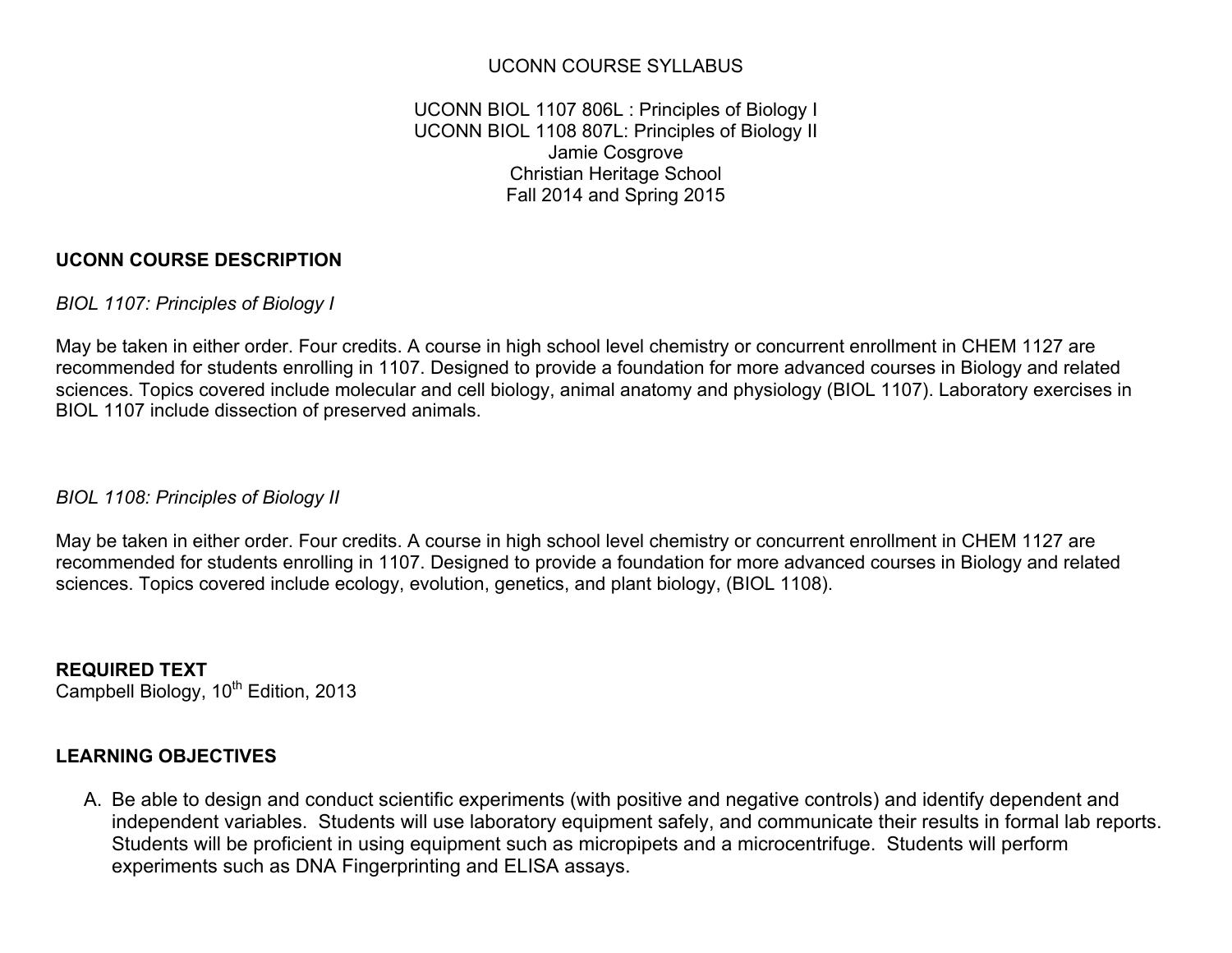- B. Understand chemistry and biochemistry as it applies to life processes. Includes atomic structure, molecular bonding, carbon based molecules, metabolic processes including photosynthesis and cellular respiration. Recognize different molecules as carbohydrates, lipids, proteins, and DNA and explain how they are linked through dehydration synthesis or broken down by hydrolysis.
- C. Understand cell structure and function- including cell membrane permeability and a discussion of the fluid-mosaic model. Understand the cell theory.
- D. Understand mitosis and meiosis and explain what results when mutations and nondisjunction occur.
- E. Understand and solve Mendelian genetics problems involving monohybrid, dihybrid, and trihybrid traits. Be able to recognize when gene linkage is involved. Research genetic disorders and explain the different genes involved in specific disorders.
- F. Understand and explain the Central Dogma of biology- DNA to RNA to Protein. Students will be able to decode DNA and write the amino acids called for by that particular strand of DNA. Explain how genes are regulated, specifically with the lac and trp operons.
- G. Understand the relationship of energy and matter through photosynthesis and cellular respiration. Understand the light and dark reactions of photosynthesis, as well as glycolysis, Krebs cycle, electron transport, and chemiosmosis. Students will be able to explain proton motive force and what is happening with the electron transport chain
- H. Understand biological classification system including the 3 domains and the 5 kingdoms. Understand how major animal phyla are classified by major characteristics.
- I. Understand evolution as it is presented by secular universities
- J. Understand basic human anatomy and physiology including digestive, reproductive, skeletal, muscular, nervous, and immune systems.
- K. Understand plant diversity, form, and function. Be able to identify plants based on cross-sectional views and characteristics
- L. Understand relationship between animals and their environment.

# **GRADING**

We will have approximately 3 tests per course (Bio 1107 and Bio 1108). Exams count as 65% of the quarter grade, while lab activities count as 35% of the quarter grade. There will be a final exam from UConn each semester, which will constitute 15% of the final grade (85% of the grade is made up of the exam and lab grades).

• NOTE: "Extra credit" assignments are NOT permitted.

\*\*\*You may notice that your high school grade and UConn grade differ. It is possible that two different grades can be awarded for the same course. Your high school grade is determined by your high school. Your UConn course grade is determined by the grading rubric set by the University department

# **ASSIGNMENT SUMMARY AND COURSE CALENDAR**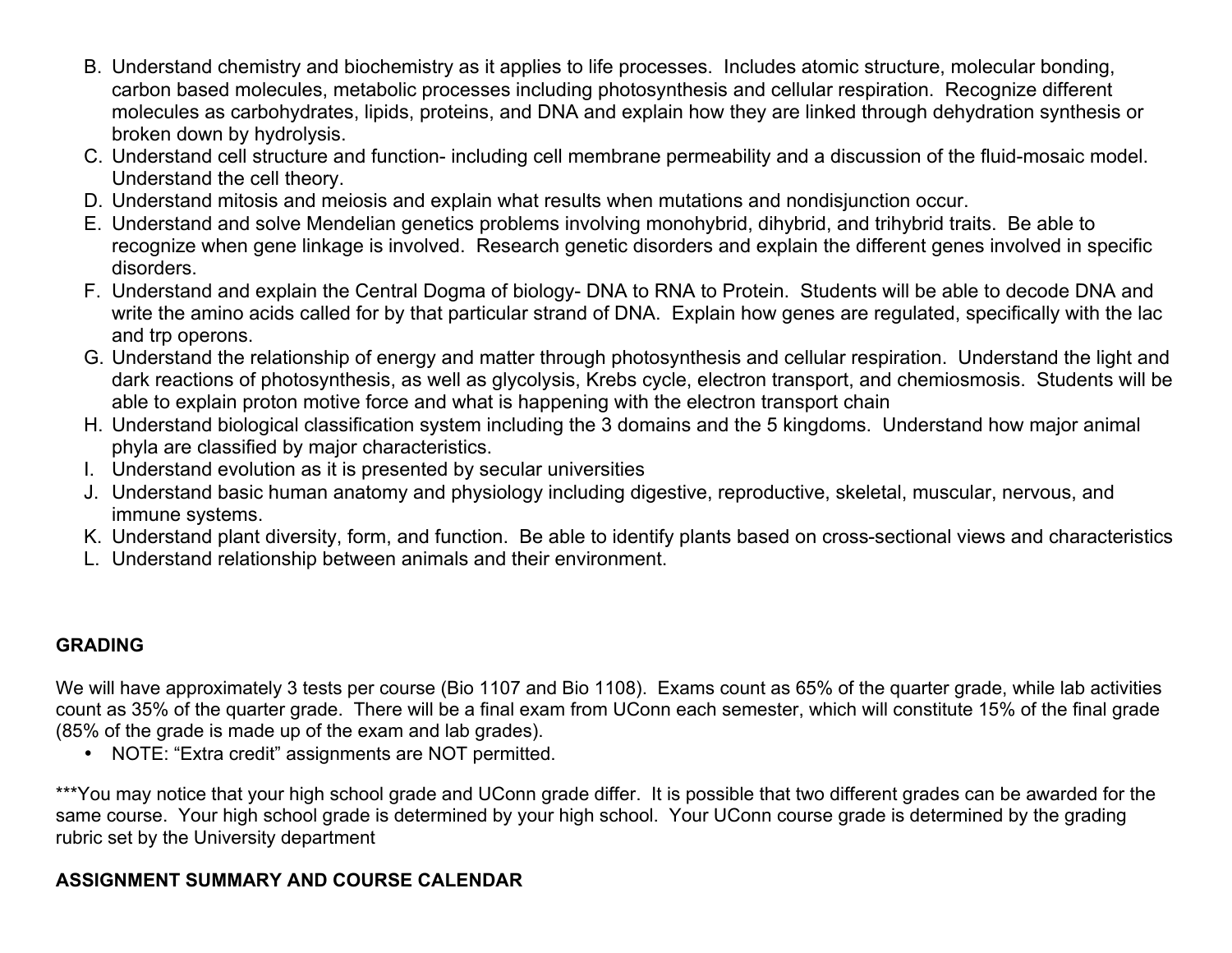# UConn Biology 1107/1108 Pacing Guide

Course: BIO 1107 Text: Campbell 10<sup>th</sup> Edition Grade Level: 11/12 Teacher: Jamie Cosgrove

| August 2014 |   |                   |   |  |              | September 2014 |                  |   |                     |              |               | October 2014 |    |   |   |  |    | November 2014 |                   |   |  |    |   | December 2014     |   |   | January 2015 |    |   |  |   |  |  |  |
|-------------|---|-------------------|---|--|--------------|----------------|------------------|---|---------------------|--------------|---------------|--------------|----|---|---|--|----|---------------|-------------------|---|--|----|---|-------------------|---|---|--------------|----|---|--|---|--|--|--|
|             | M | m<br>$\mathbf{u}$ | W |  | S/<br>$\sim$ | M              | <b>CONTINUES</b> | W | nn.<br>$\mathbf{r}$ | $\mathbf{E}$ | $\frac{S}{c}$ | $\mathbf M$  | m. | W | h |  | S/ | M             | <b>CONTRACTOR</b> | W |  | S/ | M | <b>CONTRACTOR</b> | W | m |              | S/ | M |  | W |  |  |  |
|             |   |                   |   |  |              |                |                  |   |                     |              |               |              |    |   |   |  |    |               |                   |   |  |    |   |                   |   |   |              |    |   |  |   |  |  |  |
|             |   |                   |   |  |              |                |                  |   |                     |              |               |              |    |   |   |  |    |               |                   |   |  |    |   |                   |   |   |              |    |   |  |   |  |  |  |
|             |   |                   |   |  |              |                |                  |   |                     |              |               |              |    |   |   |  |    |               |                   |   |  |    |   |                   |   |   |              |    |   |  |   |  |  |  |
|             |   |                   |   |  |              |                |                  |   |                     |              |               |              |    |   |   |  |    |               |                   |   |  |    |   |                   |   |   |              |    |   |  |   |  |  |  |

| Unit                    | Unit                                  | Unit                      | Unit                      | Unit                  | Unit                      |
|-------------------------|---------------------------------------|---------------------------|---------------------------|-----------------------|---------------------------|
| Title/Chapters/Pages    | Title/Chapters/Pages                  | Title/Chapters/Pages      | Title/Chapters/Pages      | Title/Chapters/Pages  | Title/Chapters/Pages      |
| Chemistry, Water        | Biochemistry                          | <b>Cell Membranes</b>     | DNA/RNA                   | Animal Dev.           | Nervous System            |
| (Chapters 2-4)          | (Chapter 5)                           | Transport                 | Protein Synthesis         | Osmoreg               | <b>Endocrine Sys</b>      |
|                         | Prokaryotes                           | <b>Cell Communication</b> | (Ch 16, 17, 18)           | Excretion             | Immune Sys                |
|                         | Eukaryotes                            | (Chapters $7, 11$ )       | Intro to Animals          | Reproduction          | (43, 45, 48, 49)          |
|                         | Viruses                               |                           | Muscular                  | (44, 46, 47)          |                           |
|                         | (Chapters 6, 27, 19)                  | Cell Cycle                | Nutrition/Digest.         |                       |                           |
|                         | Metabolism                            | <b>Mitosis</b>            | Circulation               |                       |                           |
|                         | <b>Cell Respiration</b>               | Meiosis                   | Cardiovascular            |                       |                           |
|                         | (Chapters 8,9)                        | (Chapters 12, 13)         | (40, 41, 42)              |                       |                           |
|                         |                                       |                           |                           |                       |                           |
|                         |                                       |                           |                           |                       |                           |
| Laboratory              | Laboratory                            | Laboratory                | Laboratory                | Laboratory            | Laboratory                |
|                         |                                       |                           |                           |                       |                           |
| <b>Water Demos</b>      | <b>Gram Staining</b>                  | Diffusion/Osmosis         | Protein Synthesis Dry Lab | Kidney simulation lab | Daphnia- effects of drugs |
| <b>Enzyme Catalysis</b> | Cell Lab                              | Mitosis/Meiosis Slides    | Cardiovascular Lab        |                       | EISA Assay to test for    |
|                         | Yeast Anaerobic                       |                           |                           |                       | disease                   |
|                         | Respiration                           |                           |                           |                       |                           |
|                         |                                       |                           |                           |                       |                           |
| Tests/Dates             | Tests/Dates                           | Tests/Dates               | Tests/Dates               | Tests/Dates           | Tests/Dates               |
|                         |                                       | (Chapters 7-9, 11)        | (Chapters 12, 13, 16, 17, |                       | Chapters 40-49            |
|                         | (Chapters 2-6, 19, 27)<br>End of Sept | End of October            | 18)                       |                       | Mid January before Final  |
|                         |                                       |                           | <b>End of November</b>    |                       |                           |
|                         |                                       |                           |                           |                       |                           |
|                         |                                       |                           |                           |                       |                           |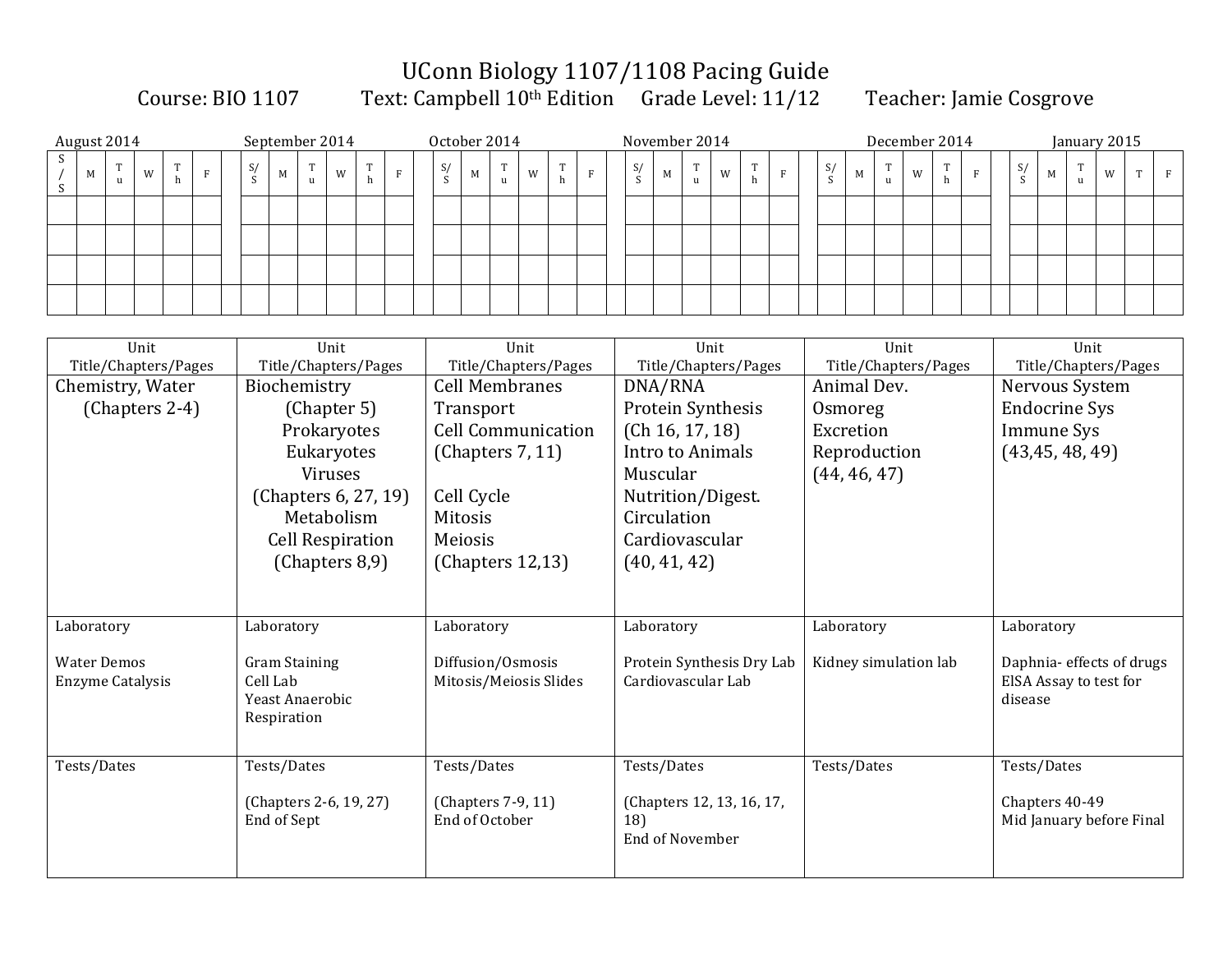# ECE Biology 1107/1108 Pacing Guide

Course BIOL 1108 Text: Campbell 10<sup>th</sup> Edition Grade Level 11/12 Teacher: Jamie Cosgrove

| January 2015 |   |  |  | February 2015 |   |   |   |  |   | March 2015 |   |   |  |  | April 2015 |                       |   |          |  | May 2015 |   |   |   |  |    | June 2015 |        |   |  |
|--------------|---|--|--|---------------|---|---|---|--|---|------------|---|---|--|--|------------|-----------------------|---|----------|--|----------|---|---|---|--|----|-----------|--------|---|--|
| M            | W |  |  | M             | m | W | m |  | 5 | M          | m | W |  |  | M          | <b>CONTINUES</b><br>u | W | m<br>-11 |  | M        | m | W | m |  | S/ | M         | m<br>u | W |  |
|              |   |  |  |               |   |   |   |  |   |            |   |   |  |  |            |                       |   |          |  |          |   |   |   |  |    |           |        |   |  |
|              |   |  |  |               |   |   |   |  |   |            |   |   |  |  |            |                       |   |          |  |          |   |   |   |  |    |           |        |   |  |
|              |   |  |  |               |   |   |   |  |   |            |   |   |  |  |            |                       |   |          |  |          |   |   |   |  |    |           |        |   |  |
|              |   |  |  |               |   |   |   |  |   |            |   |   |  |  |            |                       |   |          |  |          |   |   |   |  |    |           |        |   |  |

| Unit                               | Unit                                           | Unit                           | Unit                        | Unit                      | Unit                 |
|------------------------------------|------------------------------------------------|--------------------------------|-----------------------------|---------------------------|----------------------|
| Title/Chapters/Pages               | Title/Chapters/Pages                           | Title/Chapters/Pages           | Title/Chapters/Pages        | Title/Chapters/Pages      | Title/Chapters/Pages |
| <b>Mendelian Genetics</b>          | Plants: Structure and                          | <b>Plant Diversity, Seed</b>   |                             |                           |                      |
| and Biotechnology                  | Function, Growth,                              | Plants,                        | Origin of Species,          | <b>Population Ecology</b> |                      |
| (Chapters 14, 15, 20)              | Leaves                                         | Angioisperms, Plant            | Speciation,                 | <b>Animal Diversity</b>   |                      |
|                                    | (Chapter 6, 35, 36)                            | Response                       | Competition                 | Invertebrates             |                      |
|                                    | Photosynthesis                                 | (Ch 39, 30, 38, 39)            | (Ch 24, 51, 54)             | Vertebrates               |                      |
|                                    | (Chapter 10)                                   | <b>Protists and Fungi</b>      | Animal Behavior             | $(Ch 32-34, 53)$          |                      |
|                                    | <b>Begin Plant Diversity</b>                   | (Ch 28, 31)                    | (Ch 51)                     |                           |                      |
|                                    |                                                |                                |                             | Ecology                   |                      |
|                                    |                                                |                                |                             | Ecosystems                |                      |
|                                    |                                                |                                |                             | (Ch 52, 55)               |                      |
|                                    |                                                |                                |                             |                           |                      |
| Laboratory                         | Laboratory                                     | Laboratory                     | Laboratory                  | Laboratory                | Laboratory           |
| Karyotyping<br>Gel Electrophoresis | <b>Plant Structure</b><br>Seedling germination | Transpiration<br>Lab/Potometer | Animal Behavior-            | <b>Dissections</b>        |                      |
| Plant Genetics-Dihybrid            |                                                |                                | Isopods                     |                           |                      |
| crosses                            |                                                |                                | <b>Evolution Discussion</b> |                           |                      |
|                                    |                                                |                                |                             |                           |                      |
|                                    |                                                |                                |                             |                           |                      |
|                                    |                                                |                                |                             |                           |                      |
| Tests/Dates                        | Tests/Dates                                    | Tests/Dates                    | Tests/Dates                 | Tests/Dates               | Tests/Dates          |
|                                    |                                                |                                | Plant Diversity, Protists,  | Ecology/Animals           |                      |
| Genetics                           | <b>Plant Structure/Function</b>                |                                | Fungi, Origin of Species    |                           |                      |
|                                    | and Photosynthesis                             |                                |                             |                           |                      |
|                                    |                                                |                                |                             |                           |                      |